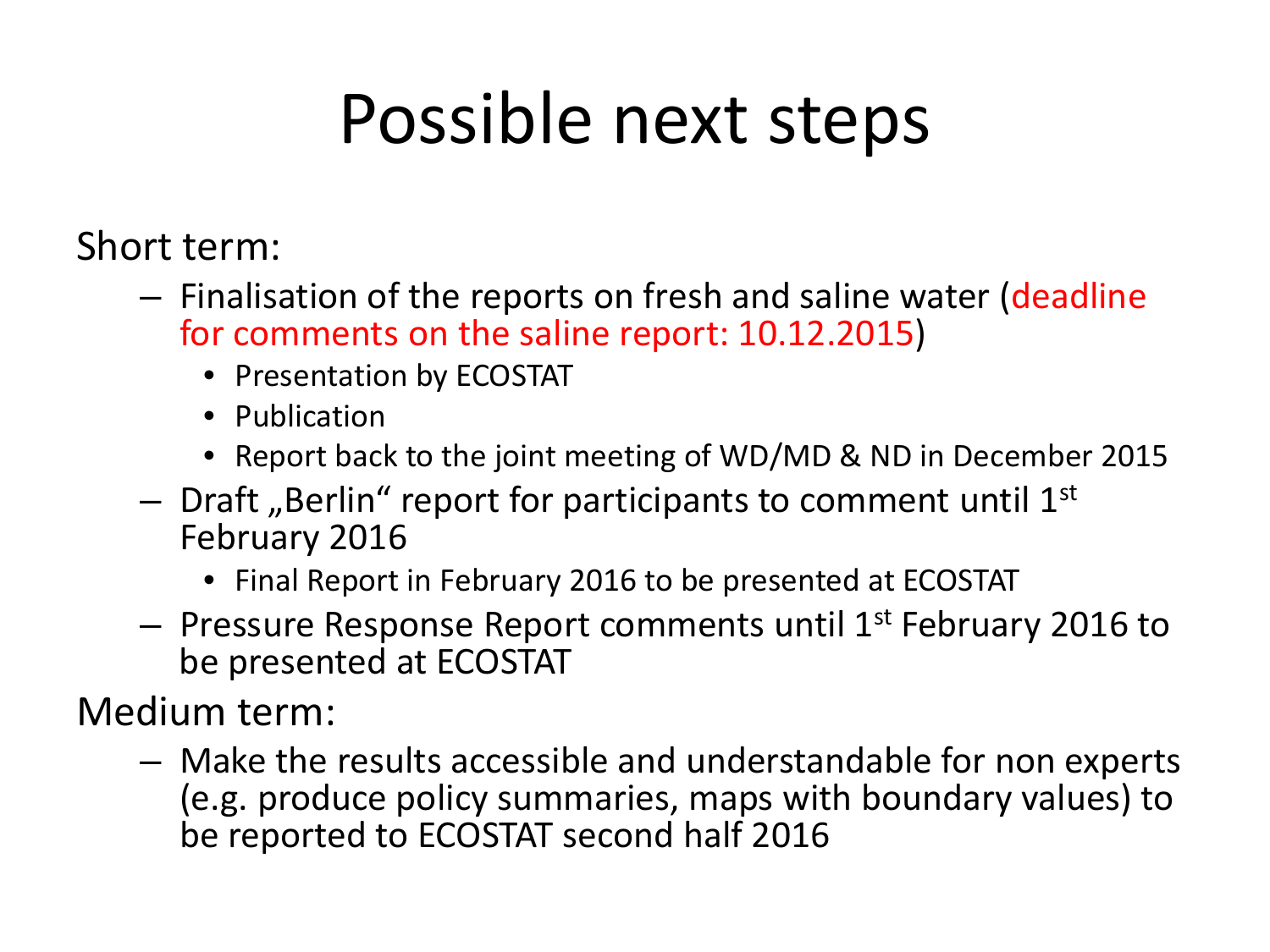# Possible Future elements Work Program I

- Further work is needed to achieve a better/common/coherent understanding for all surface water bodies
- Issues:
	- Methods applied
	- Derivation of reference conditions (and definition of high status)
	- Setting of G/M boundaries
		- What is behind the outliers?
	- Use of the boundaries
		- Guidance vs. Target values
		- Status assessment
		- POM design
- Tools/ways for setting and use of boundaries
	- Stocktaking
	- Guidance/Best practice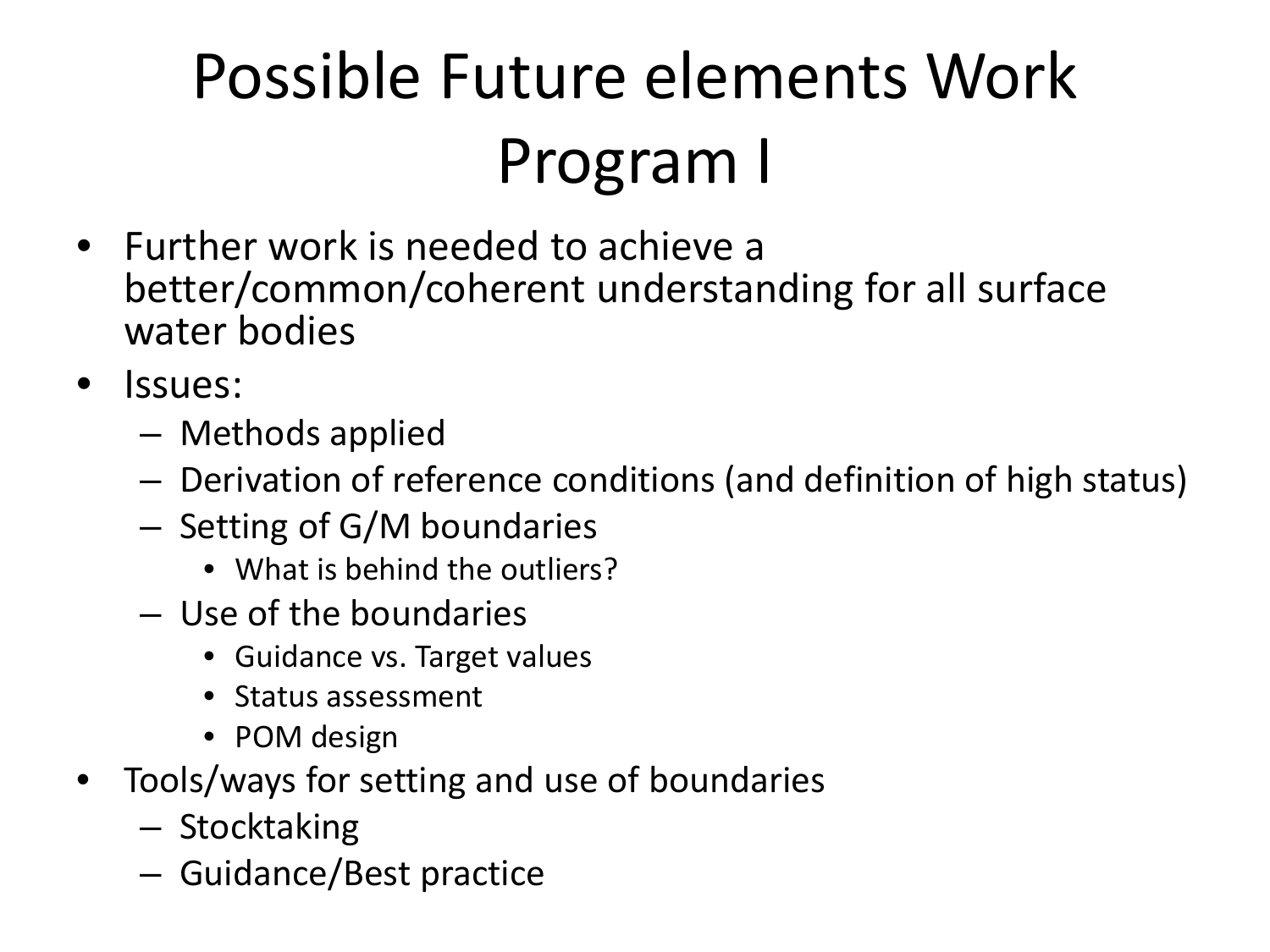# Possible Future elements Work Program II

Pressure response relation ships:

- Fresh water:
	- Approach has been general welcomed
	- Guidance on defining Nutrient boundaries- focus on methodologies (steps to harmonise approaches)
		- Set up task team
	- Provides tools to implement the guidance
	- Helping MS to apply the guidance by a technical WS
	- Central data processing to get further with general ideas/problems ?
	- Collaboration between countries (no mandatory harmonisation)
- Saline waters, first trial using BQE chl a in close cooperation RSC and MSFD WG GES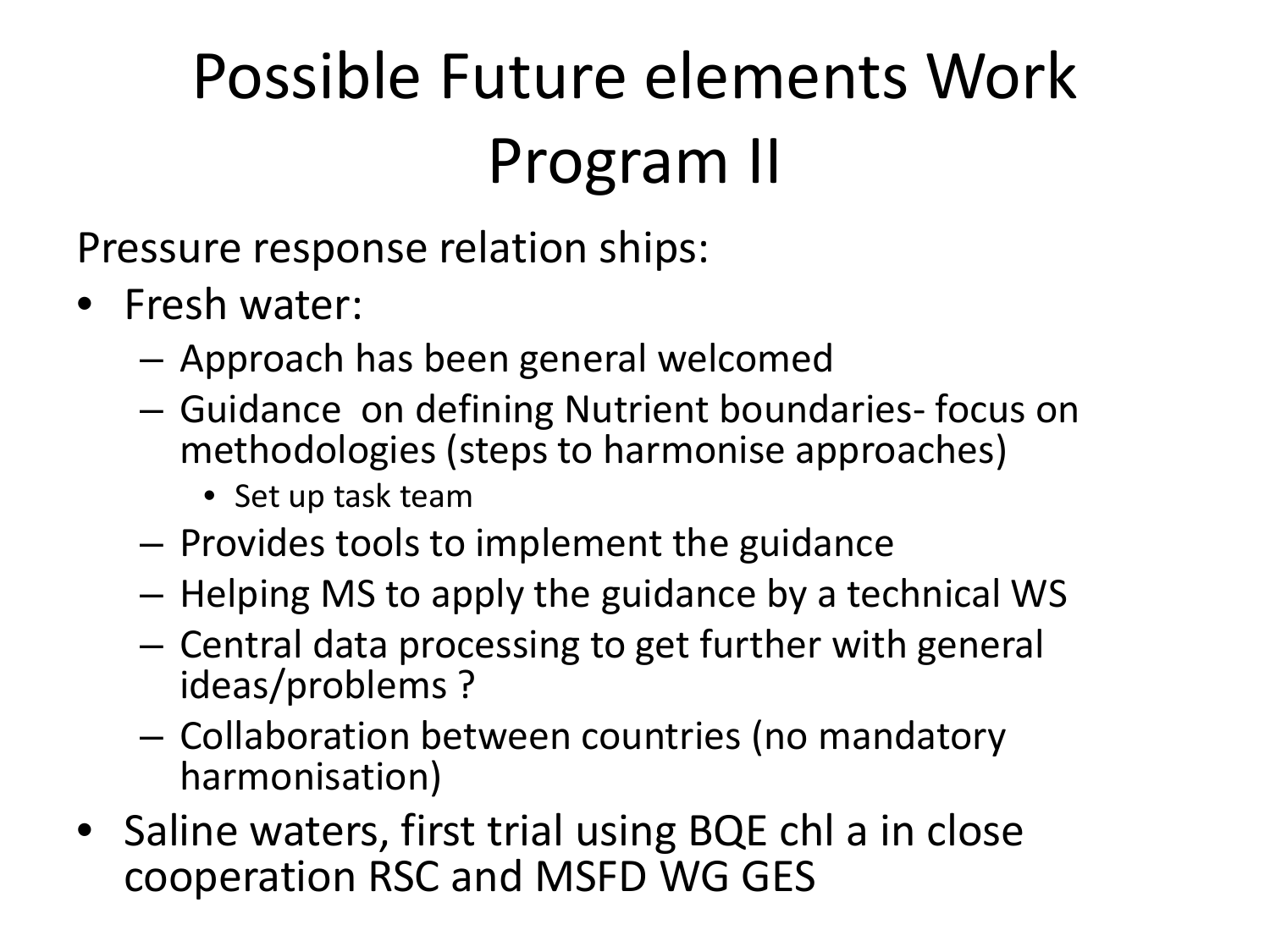## Possible Future elements Work Program III

- Co-ordination of boundaries
	- Within a Sea Basin and within a River Basin
	- From the source to the marine waters
- Co-ordination with other Directives
	- Linking surface water boundaries to ground water, UWWTD, Nutrients Directive, MSFD and Habitats Directive